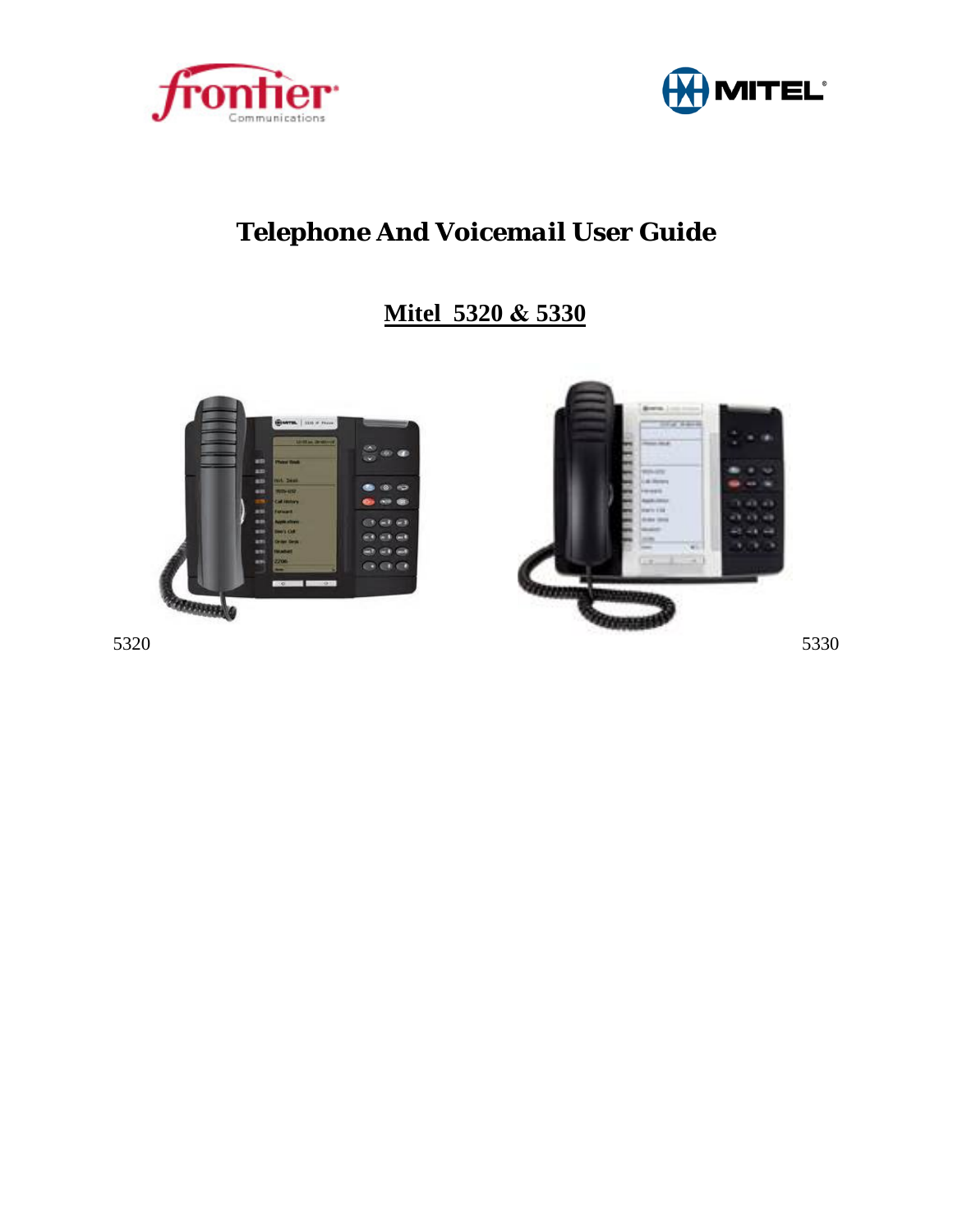



### *FEATURE BUTTONS*

| $\blacktriangle$ (Up)                | Provides volume control for the ringer,<br>handset, and handsfree speakers.                                                                             |
|--------------------------------------|---------------------------------------------------------------------------------------------------------------------------------------------------------|
| $\blacktriangleright$ (Down)         |                                                                                                                                                         |
| $\Psi$ (Speaker)                     | Enables and disables Handsfree mode.                                                                                                                    |
| $\mathcal{L}_{\text{(Mute)}}$        | Mutes the microphone during a call.                                                                                                                     |
| (Applications)                       | <b>Activates the Applications</b><br>Menu which provides access to menus<br>for your phone's applications and<br>settings.                              |
| $\bigotimes$ (CANCEL)                | Ends a call when pressed during the call,<br>and when you are programming the<br>phone, eliminates any input and returns<br>to the previous menu level. |
| $123$ (Redial)                       | Calls the last external<br>number dialed. You cannot<br>redial internal numbers.                                                                        |
| ∆ිക (Hold)                           | Places the current call on<br>hold. Left/Backspace when<br>entering dialpad characters.                                                                 |
| $\sim$ $\mathfrak{M}_{(TRANS/CONF)}$ |                                                                                                                                                         |
|                                      | Initiates a call transfer or establishes a<br>three-party conference call.                                                                              |
| $\Delta$ (Message)                   | Connects to voice mailbox and<br>notifies when you have messages.                                                                                       |

# *TO MAKE A CALL:*

#### *To an external number:*

*Step 1***.** Pickup handset or Press Speaker button *Step 2***.** Dial **8** then the desired telephone number including area code if out of the area.

#### *To an internal extension:*

**Step 1**. Pickup handset or Press Speaker button  $\Psi$ *Step 2.* Dial the desired 4 digit extension number

# *TO ANSWER A CALL:*

*Step 1***.** Pickup handset or Press Speaker button *Step 2***.** Began Speaking

# *TO END A CALL:*

**Step 1.** Press  $\bigotimes$  cancel button, replace the Handset or pressing the Speaker button

# *PLACE A CALL ON HOLD:*

*Step 1.* Press △∞ the Hold Button (The line key flashes.)

# *TO RETRIEVE THE CALL FROM HOLD:*

**Step 1.** Lift the Handset or Press (1) **Step 2.** Press the Flashing Line Key

## *LAST NO. REDIAL:*

*Dials the last number that you called.* 

**Step 1.** Press  $12 \pm 3$  Redial button

#### *TRANSFER CALL:*

**Step 1**. Do NOT put the caller on hold. Press  $\sim$   $\sqrt{\Omega}$ Transfer / Conference button *Step 2.* Dial the extension or 8 + number you want to transfer the call to. You may announce the call before you transfer then hang up or simply hang up by replacing the handset. The  $\bigotimes_{\text{cancel}}$  button will bring the caller back to you.

#### *CONFERENCE CALL*

**Step 1**. With the caller on the line, press Transfer / Conference button

*Step 2.* Make or answer the second call

**Step 3.** After the second call is connected, press  $\sim$   $\sqrt{50}$ Transfer / Conference button *(All three of you are connected.) You can have up to 8 parties in conference.*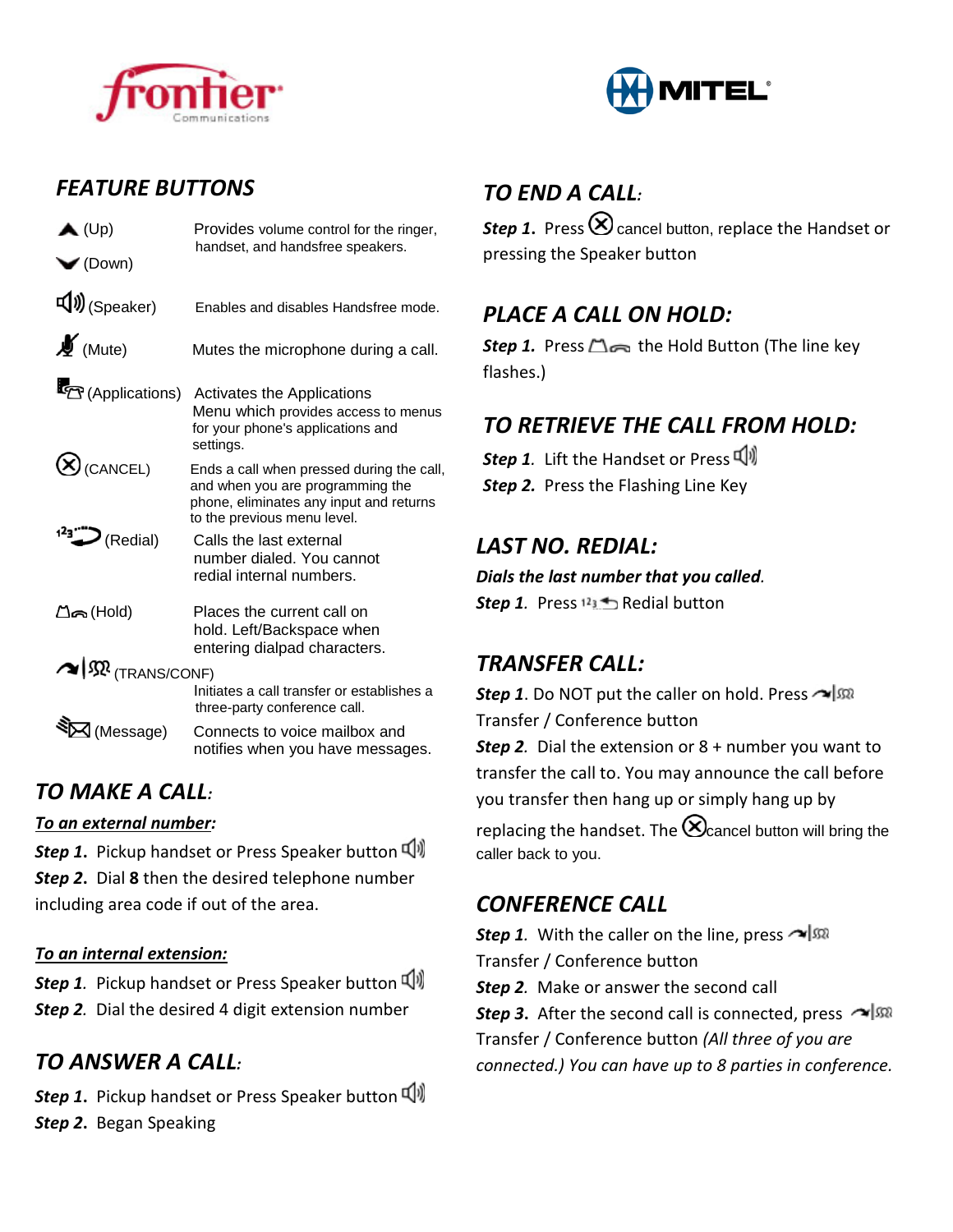



#### *To add a call on Hold to an existing*

#### *conversation or Conference:*

*Step 1.* Press the AddHeld Softkey

**Step 2.** Press the Flashing Line key of the call you would like to add to Conference

#### *To alternate between the two parties:*

*Step 1.* Press Split Softkey **Step2.** Press the TradeCall Softkey

#### *ADJUSTING RING VOLUME:*

*Step 1.* While the Phone is ringing simply adjust by Pressing the UP or Down Arrow buttons. To lock it in press both UP and Down Arrows at the same time.

### *CONTRAST ADJUSTMENT:*

*Adjust the background of your telephone display via the Settings application.* 

#### *To adjust the display contrast using the Settings application:*

*Step 1.* Press<sub>p</sub>

*Step 2.* Press Settings

*Step 3.* Press Contrast + or - to adjust

Step 4. Press Save

*Step 5.* Press Close

*Note:* Press **Cancel** at any time to exit this application without making any changes.

# *CALL FORWARD:*

*Step 1.* Press<sub>FR</sub>

**Step 2.** Press Call Forwarding

*Step 3.*Enter the number you wish to forward to

*Step 4.* Press Activate

*To Cancel:* Repeat Steps 1 and 2 then press Deactivate.

#### *SPEED CALL*:

*Allows you to dial a specific number with one key press*

**To program a personal speed Call number:**

- *Step 1***.** Press **Menu** or
- *Step 2***.** Press **Settings**
- *Step 3***.** Press **Programmable Keys**
- *Step 4***.** Press the **Key** you wish to program
- *Step 5.* Press **Speed Call**

*Step 6.* Press **Edit Info** and enter the name of the

Speed Call

*Step 7.* Press **Ok** 

*Step 8.* Press **Edit Info then Press Edit Number** and enter in the phone number for the Speed Call (same way you would dial it)

*Step 9.* Press **OK then Press Save**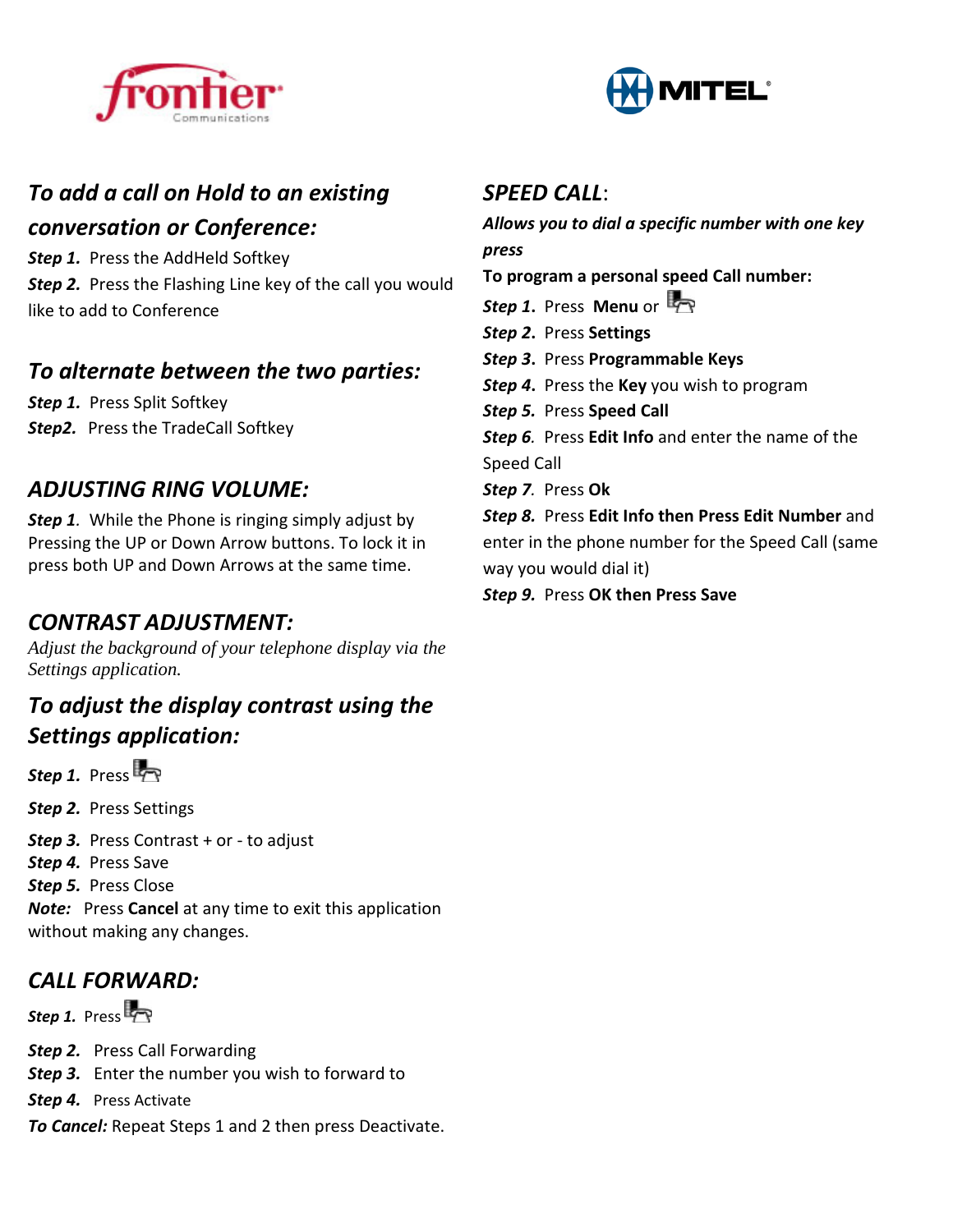



### *VOICEMAIL REFERENCE GUIDE*

#### *Initializing your Voice Mail box for the First Time:*

*Can only be done from your phone extension the first time***:** 

- **Step 1.** Lift Handset and Press **X** Voicemail button.
- **Step 2.** When prompted enter password **1111**
- **Step 3.** Follow Voice mail prompts
- **Step 4.** Press 8 for User Options
- **Step 5.** Press 7 to enter your new Password (Your new password must be 4 to 10 digits and cannot contain # or \*) enter new password followed by the # key

**Step 5.** The system prompts you to record your Greeting for your callers.

- **Step 6.** Press 8 for User Options
- **Step 7.** Press 4 to record a greeting for your callers

**Step 8.** At beep record you're greeting to your callers followed by the # key

*Sample Greeting: You have reached \_\_\_\_\_\_, with Frontier Communications. I can help, but I am unable to answer your call at this time. Please leave your name, telephone number and message. I will return your call as soon as possible. To reach an operator press 0.*

**Step 9.** Press 3 to Erase Message, 7 to Review Message, Press 9 to Save Message

**Step 10.** You will now be prompted to record your name for the Directory

#### **Step 11.** Press 8 for User Options

**Step 12.** Press 6 to record Name (record only your First and Last name here)

**Step 13.** At beep record your name, followed by the # key

**Step 14.** Press 3 to Erase Message, 7 to Review Message, Press 9 to Save Message

> You have now successfully set up your mailbox, and can send and listen to messages or Hang up

#### *Open Your Mailbox after the First Time*

*Initiation: From your phone extension*:

**Step 1.** Lift Handset and Press  $\sum$  Voicemail button **Step 2.** At **"Pswd"** prompt, enter your current password

## *Open Your Mailbox from someone else's phone extension:*

**Step 1.** Press  $\sum$  Voicemail button

**Step 2.** Press \* key, when prompted enter in your Mailbox number (which is your extension) followed by the **\***key. When prompted enter your password

## *Open Your Mailbox from an external (outside) telephone:*

**Step 1.** Dial the Main telephone number

**Step 2.** Press \*, when prompted to enter a Mailbox number, enter your mailbox number (which is your extension) followed by the **\*** key.

- **Step 3.** When prompted enter your Password
- **Step 4**. Follow voicemail prompts.

#### *To Listen to Messages:*

- **Step 1.** Press  $\mathbb{Z}$  Voicemail button
- **Step 2.** When prompted enter your Password
- **Step 3.** Press **7** to Listen to **Messages**

#### *While Listening To Your Mailbox Messages*

- 2 Lets you reply to a Message
- 3 Deletes the Message
- 4 Forwards the Message
- 5 Keeps the Message
- 7 Plays the Message again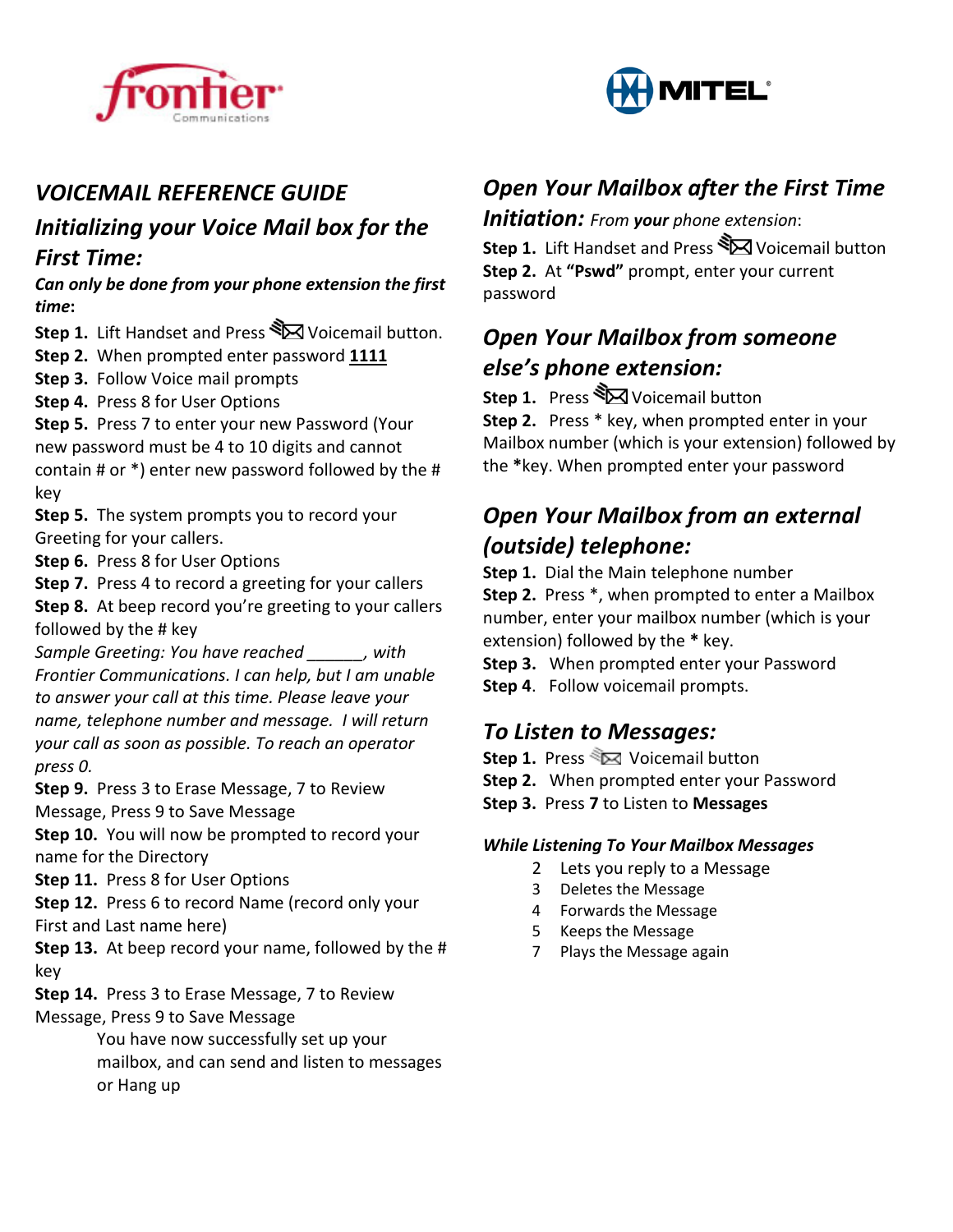



*The person will go directly to their mailbox and the* 

**Step 2.** Dial the mailbox number you wish to transfer

*Transfer A Person Directly To A* 

**Step 4.** Hang up and the Caller will then be

**Step 1.** Press  $\sum$  Voicemail button

transferred to mailbox greeting

*Mailbox:* 

the caller

*telephone will not ring.* 

## *Change Your Password:*

**Step 1.** Press  $\sum$  Voicemail button

- **Step 2**. Enter your current password
- **Step 3.** Press 8 to access your Personal Options
- **Step 4.** Press 7 to change Password

**Step 5.** Enter new 4 to 7 digit password followed by # key.

# *Record Your Name For The Directory:*

*This is not your greeting, record only your name.*

- **Step 1.** Press  $\sum$  Voicemail button
- **Step 2.** Enter your password

**Step 3.** Press 8 for your Personal Options

**Step 4.** Press 6 to re-record your name

**Step 5.** Press 5 to Listen to your name, Press 7 to rerecord your name, Press 9 to exit to main menu **Step 6.** Record Name, **to end your record press the # key**

- **7 Replays Greeting**
- **3 Erase & Re-Records Greeting**
- **9 Accepts Greeting/Name Recording**

# *Record Your Personal Greeting:*

**Step 1.** Press **Stall** Voicemail button

**Step 2.** Enter your password

**Step 3.** Press 8 for Personal Options

**Step 4.** Press 4 to Record **Personal** Greeting

- **5 Listen to current Greeting**
- **7 Erase & Re-Records Greeting**

**9 Exit Greeting and Return to Main Menu** 

**Step 5.** Press 7 to Record, **to end your record press the # key**

*Sample Greeting: You have reached \_\_\_\_\_\_, with Frontier Communications. I can help, but I am unable to answer your call at this time. Please leave your name, telephone number and message. I will return your call as soon as possible. To reach an operator press 0.* 

**7 Replays Greeting**

**3 Erase & Re-Records Greeting**

**9 Accepts Greeting/Name Recording**